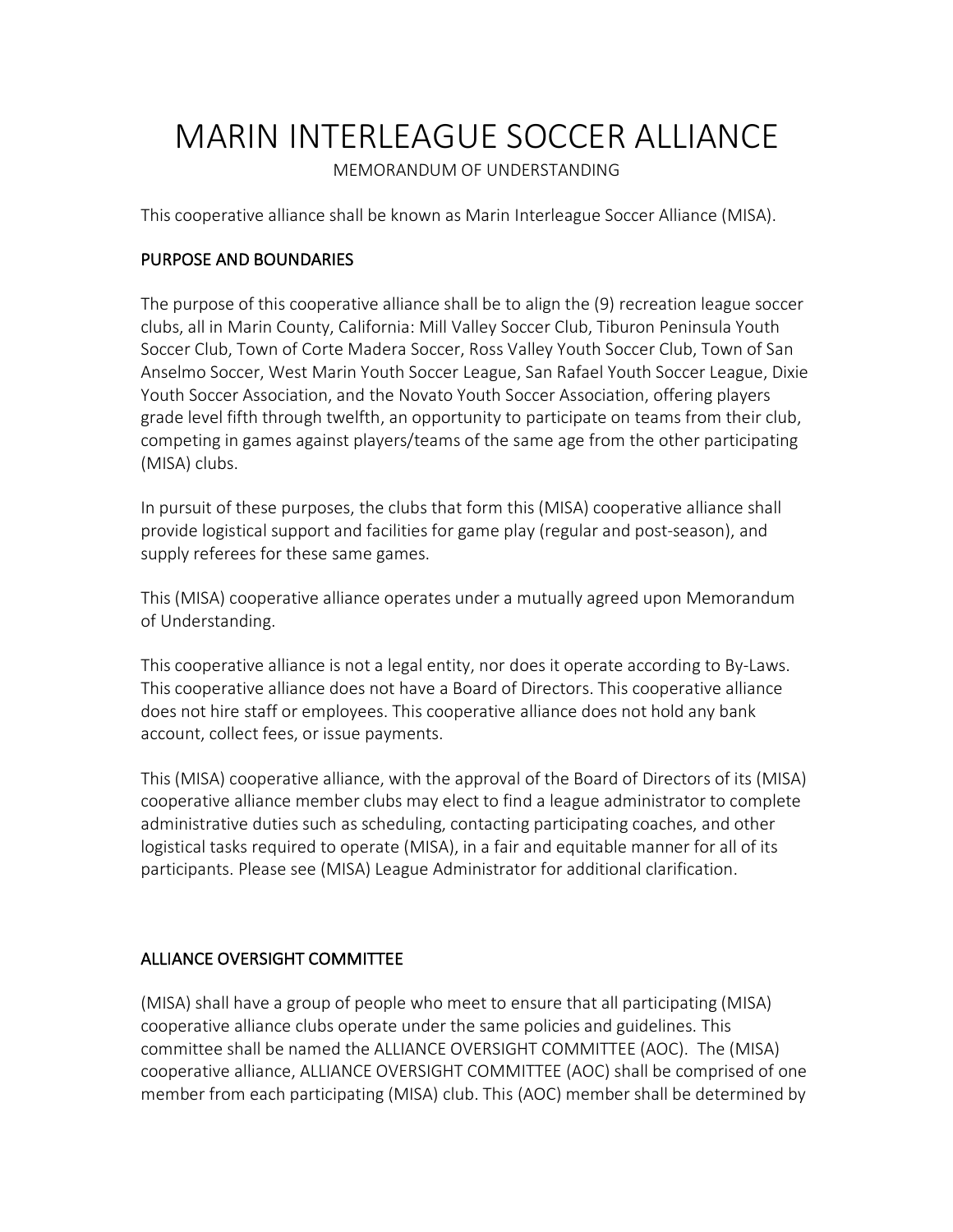that club's Board of Directors. Each club is required to have their (AOC) member attend (MISA) meetings. The (AOC) members represent their clubs in setting policies and procedures to ensure a fair and equitable playing experience for all (MISA) participants, including all players and coaches.

This (MISA) cooperative alliance shall adhere to the mutually agreed upon Memorandum of Understanding, Playing Rules and Protocol, and any other stated policies as agreed upon by the simple majority of the (AOC).

Each club participating in (MISA), shall have one (AOC) member attend monthly meetings. This (AOC) member shall have the unconditional right to return to his or her club to confirm the desires of that same club, prior to voting on any issue, regardless of the importance or complexity of that issue. Each (AOC) member shall be given no less than (28) days from the initial request for vote, to confirm the club's intention prior to a final vote. Each (MISA) club shall have one vote. There are no half votes, etc., for clubs with more than one (AOC) member. Only (AOC) members may vote on any issue, topic, etc. Please see "Meetings" for additional information.

## GENERAL PRACTICES

This (MISA) cooperative alliance shall remain a cooperative alliance, and shall not entertain options to become its own club or league. Regardless of recommendations from third party governing bodies such as US Club Soccer, USYS, CYSA, or AYSO etc., it is the intent of (MISA) to remain a cooperative alliance, and never become an independent club or league.

No cooperative alliance club shall recruit under any circumstance, players or coaches from clubs participating within the (MISA).

Membership in the (MISA) is open to recreational soccer clubs with more than (150) players in Marin County, as approved by the simple majority, and shall be voted as such by the (MISA) member clubs Board of Directors. Each (MISA) member club shall receive one vote, representing the desire of that member club.

All clubs participating within (MISA) must have player insurance preferably with US Club Soccer, as well as a Board of Directors, forming teams each season within compliance of the (MISA) policies relating as such.

All (AOC) members shall be actively engaged with their own club, involved enough to have a clear knowledge of that cooperative alliance club's needs, for the benefit of that club's players.

(AOC) members shall fair and equitably represent their club's interest, not their own interest without exception.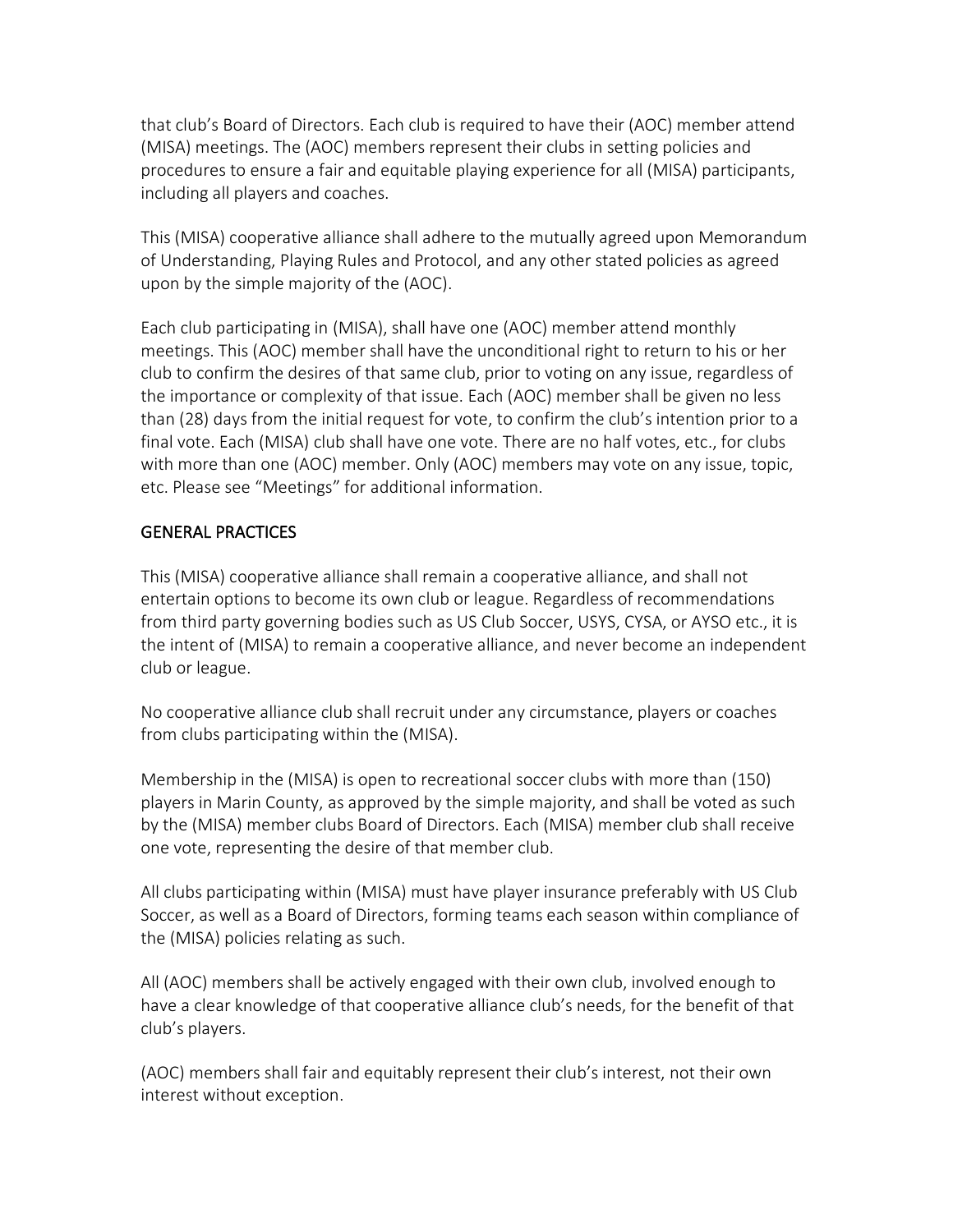(AOC) members shall respect the decisions of the (AOC), as determined at meetings by the simple majority. This includes following determined policies, procedures, and guidelines, during the remainder of that season. In the event that a (MISA) member club desires to request a change to an existing policy, that request shall be made in the spring, prior to the season starting. Also, the (AOC) may review any and all policies during the spring, in a reasonable time frame, while prepping for the next season. \* All changes must be completed no later than June 30, of the respective season or the policy from the prior year shall continue without delay or interference. \*No changes to policies or procedures shall be made after July 1 of the respective season, unless it is required due to an urgent matter, or safety issue.

Generally speaking, unless there is an urgent need to do so, the (AOC) will not discuss policy or procedure other than during an in person (MISA)(AOC) meeting.

## COMMUNICATION AND INCLUSION OF MEMBER CLUBS

It has been agreed upon at a meeting of the (MISA) cooperative alliance member club Presidents, on March 19, 2018, that in all cases:

Daily (MISA) business, sent via email, should be sent to the (AOC) members, only including those who attend the monthly (AOC) meetings. This documentation may include minor policy review, review of last season, or planning for the upcoming season. This may also include general questions about already determined policy or procedure.

Meeting agendas, and previous meeting notes should be sent no less than five-days prior to the upcoming meeting to the (AOC) members and (MISA) cooperative alliance club Presidents, for review and discussion.

Information relating to major policy change should be sent to the (AOC) members and (MISA) cooperative alliance club Presidents, for review and discussion.

### **MEETINGS**

The (MISA) ALLIANCE OVERSIGHT COMMITTEE (AOC) shall meet one time per month (March through November), on a mutually agreeable date/time, as determined by the (AOC) members at the March meeting. The (AOC) shall also determine a fair and equitable meeting location, preferably at no cost to (MISA) or any of its (MISA) member clubs. There shall be no meetings held in December, January, or February. The (MISA)(AOC) meeting date, time, and location shall be determined by a simple majority of the (AOC).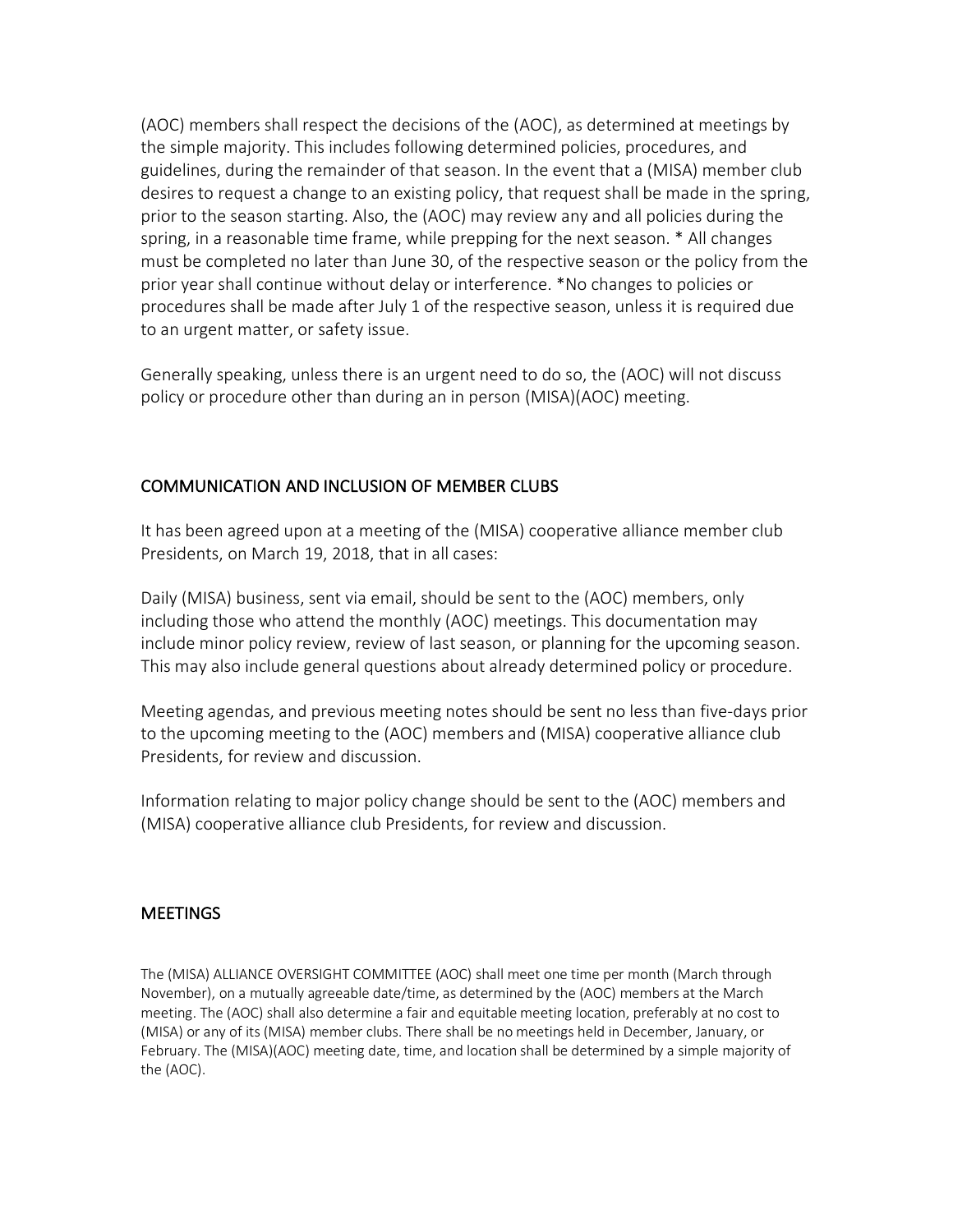When a monthly meeting is not timely, an interim meeting may be called with 72 hours advance notice. This would only be considered for instances when player safety, or player determinations must be considered, prior to a game start that would be impacted by waiting to make such a decision or determination.

When a monthly meeting is not timely, the (AOC) may elect to determine time-sensitive issues via email or telephone. This would only be considered for instances when player safety, or player determinations must be considered, prior to a game start that would be impacted by waiting to make such a decision or determination.

In the event that an "emergency" meeting is required, or in the event that a decision is required by email or telephone, all (AOC) members shall be given a fair and equitable amount of time to: gather details, contact their respective board, and determine how they shall vote. All (AOC) members shall act in a reasonably prompt amount of time, considering the importance of the issue.

Should a representative not be able to attend an "emergency" meeting, that specific (AOC) Member may send a proxy to vote via email, including the remaining eight clubs for transparency.

While it is the intent of the (MISA) to have consistency at its (AOC) meetings with respect to its (AOC) representatives, it is understood that (MISA) member clubs may have a "guest" or "substitute" (AOC) rep attend the monthly (AOC) meeting. It is the responsibility of the (MISA) member club to ensure that all "guests" or "substitutes" have the information needed to continue the desires of said club.

#### CHAIR PERSON OR ACTING CHAIR PERSON

To ensure that each MISA meeting is productive and timely, addressing issues in a respectful and professional manner, each MISA meeting shall have a Chairperson. The (AOC) may at any point during the year determine if they would like to identify one person as the Chairperson, or if the (AOC) would like to have member club representatives act as the Chairperson at one or more meetings over the course of the season. The (AOC) shall determine the best course of action with respect to assigning a Chairperson, based on a vote, determined by the simple majority of the (AOC).

#### QUORUM

All meetings of the (AOC), given a reasonable notice of time for that meeting, shall require a minimum of five members of the (AOC), who shall constitute a quorum for the transaction of business. In all cases, regardless of importance or complexity, final votes shall be determined by the simple majority\*.

\*This (AOC) member shall have the unconditional right to return to his/her club to confirm the desires of that same club, prior to voting on any issue, regardless of the importance or complexity of that issue. Each (AOC) member shall be given (28) days from the initial request for vote, to confirm the club's intention prior to a vote. Each (MISA) club shall have one vote. There are no half votes, etc., for clubs with more than one (AOC) member. The window to return a vote on issues determined as time sensitive may be changed, only if the (AOC) agrees by simple majority to change the voting time table, for that specific or one-time issue.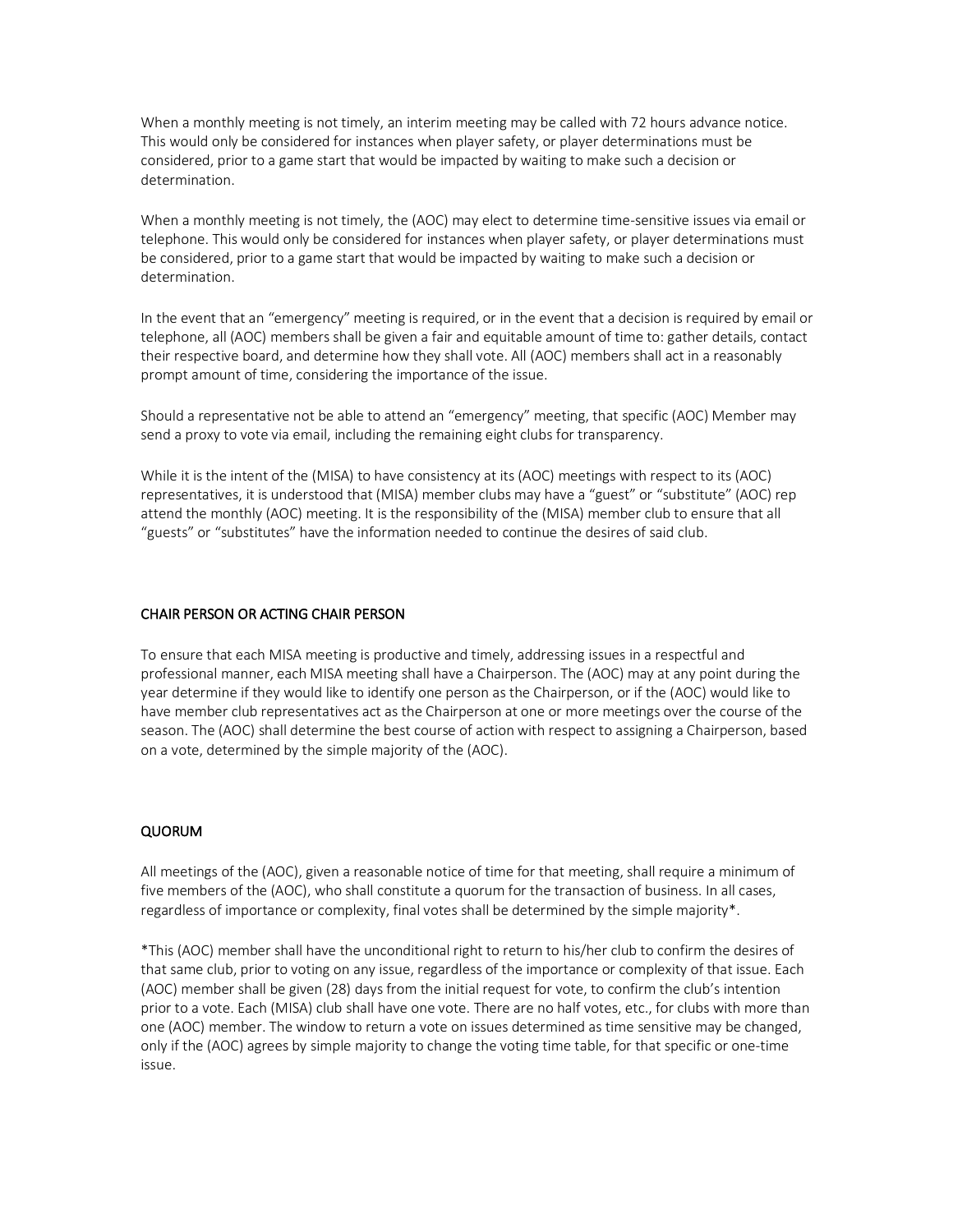#### SEASONAL YEAR

MISA reserves the right to consult with the (AOC) to determine the time period for each year's season of play. The MISA season will typically start near the end of August, with the MISA playoffs finishing prior to the middle of November.

#### RESPONISBILTY OF COOPERATIVE ALLIANCE CLUBS (aka MEMBER CLUBS); INSURANCE POLICIES; RELATED

It is required for all Marin Interleague Soccer Alliance, cooperative alliance member clubs to provide insurance for its players, coaches, referees, and other related staff or volunteers, in the event of injury, or other related incident common when participating in a youth sporting event. Additionally, cooperative alliance clubs shall have insurance policies intended to provide insurance coverage for incidents not known or stated, such as Director and Officers Insurance (policies). It is stated without exclusion that (MISA), its Alliance Oversight Committee Members, and the staff or representatives of (MISA), do not offer, furnish, purchase, sell, or otherwise, insurance policies intended to insure or protect players, coaches, referees, or other related staff or spectators, participating within (MISA), or attending (MISA) events.

It is the sole responsibility of each (MISA) cooperative alliance member club to purchase and offer insurance policies, that its Board of Directors feels necessary, however in all cases without exception, the cooperative alliance member club must purchase and provide insurance policies required to protect its players, coaches, referees, or other related staff, and club, participating within (MISA), for the entire (MISA) season, including preseason training events, regular season games, and postseason playoffs and or tournaments, etc.

#### HOLD HARMLESS AGGREEMENT

By participating in the Marin Interleague Soccer Alliance, each cooperative alliance member club, its Board of Directors, coaches, players, staff, spectators, or others, shall Hold Harmless this same Marin Interleague Soccer Alliance cooperative alliance, the (MISA)(AOC) and (MISA) staff or representatives, with no exclusions or exceptions.

The (MISA) cooperative alliance, each cooperative alliance club, its Board of Directors, coaches, players, staff, or others, shall not assume, nor be liable for, the debts nor the financial responsibilities, either implied or incurred, by any of its (MISA) clubs, members, team coaches, managers or teams.

#### THE MISA LEAGUE ADMINISTRATOR

The (AOC) may determine that it is necessary to find a league administrator to complete the task of scheduling games, working with cooperative alliance member clubs to arrange for field times, or schedule referees, and coordinate this information to participating MISA coaches. Additionally, this League Administrator shall tally regular season standings, and schedule post season playoffs or tournaments, as determined by the (AOC).

The (AOC) may determine that the best course of action is to compensate a (MISA) League Administrator for his or her time spent on required tasks, necessary for the action and success of (MISA). The (AOC) may contract with a person, mutually agreed upon by the (AOC), within State and Federal law with respect to "Independent Contractors". (MISA) and the (AOC) shall never "hire" or "employ" staff. The (MISA)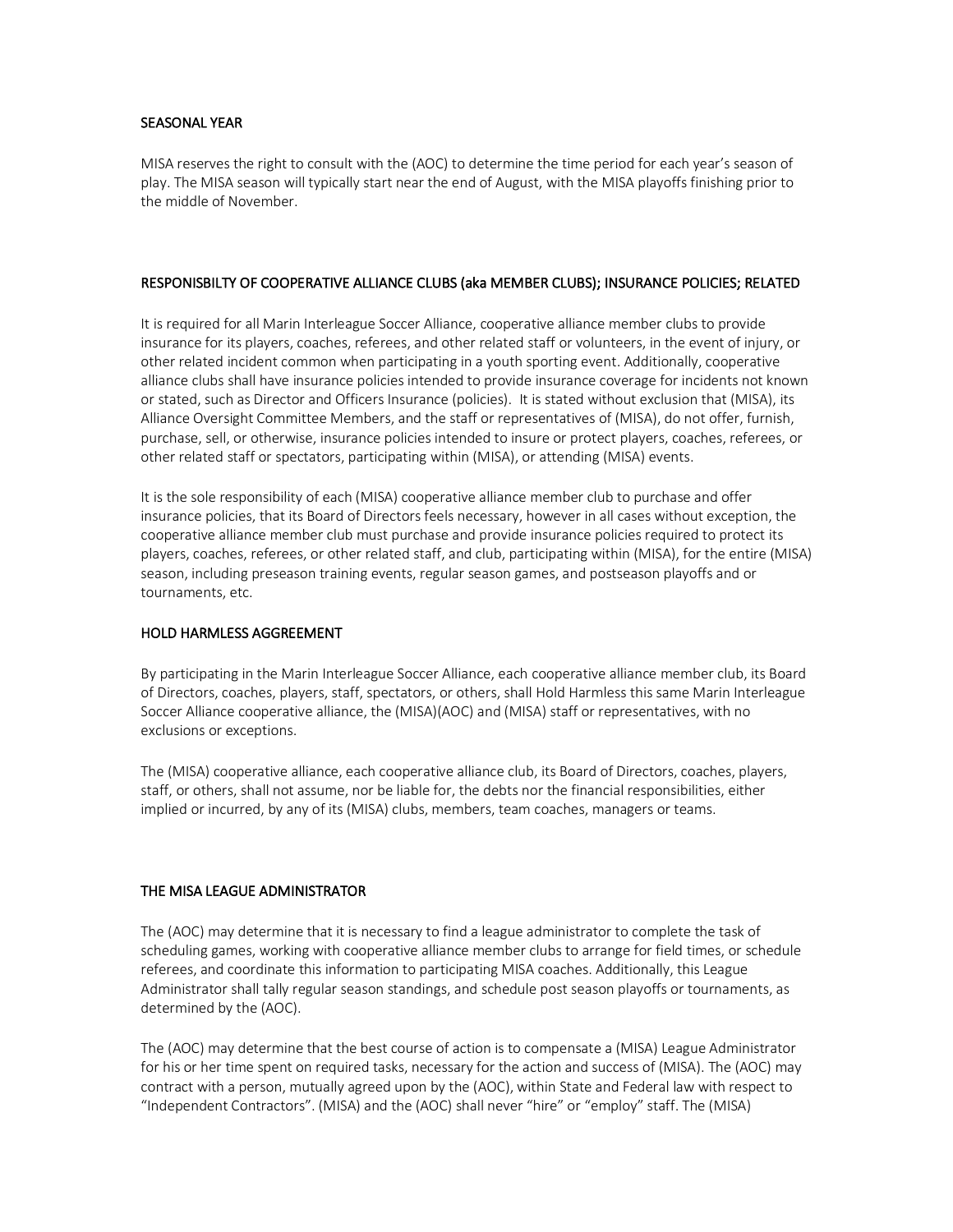cooperative alliance clubs shall compensate this person by furnishing payment from each of the nine (MISA) member clubs, at their club's share or percentage, directly to the "Independent Contractor", known as the (MISA) League Administrator. For example, each club shall determine their share of the monies owed to the (MISA) League Administrator based on the number of teams that their club has participating in a given season. That same club shall then send payment directly to the (MISA) League Administrator. (MISA) shall not collect monies, distribute payments, or orchestrate any financial dealings, under any circumstance.

A (MISA) cooperative alliance member club's failure to provide payment to the (MISA) League Administrator may result in a cooperative alliance club being suspend from (MISA), or having their teams suspended from participating in (MISA).

The (MISA) League Administrator shall work under the direction of the (MISA)(AOC), in compliance with State and Federal "Independent Contractor" law. Under no circumstance is the (MISA) League Administrator, a commissioner or person given the authority to "vote" on (MISA) policies, procedures, or guidelines. Under no circumstance is the (MISA) League Administrator, authorized to act on behalf of (MISA) or the (AOC) without the express written consent of the (AOC).

#### COMPLIANCE OF MISA POLICIES

It is hereby stated that all cooperative alliance (MISA) clubs shall employ practices to comply with the (MISA) Memorandum of Understanding, Policies, and Playing Rules and other guidelines as agreed upon by the (MISA) cooperative alliance member club's, and or the (AOC). There are no exceptions, and all (MISA) cooperative alliance member clubs shall be held to the same standards of compliance.

Any club found to be in conflict with the Memorandum of Understanding, Policies, and Playing Rules, or other required statement or policy, intentional or otherwise, may have their (AOC) suspended, have their (AOC) member vote suspended or removed, have their teams suspended or banned from the regular season or playoffs, all by the approval of the simple majority of the (AOC).

#### PROTEST AND APPEALS

Please see policies relating to Protests and Appeals in the MISA PAD Policy. All decisions of the (MISA)(AOC) are final, and there are no appeals.

#### NOTICE OF MISA PARTICPATION TERMINATION

A (MISA) cooperative alliance member club may terminate its participation within (MISA), by notifying the remaining (MISA) cooperative alliance member clubs, in writing during a termination window of December through February.